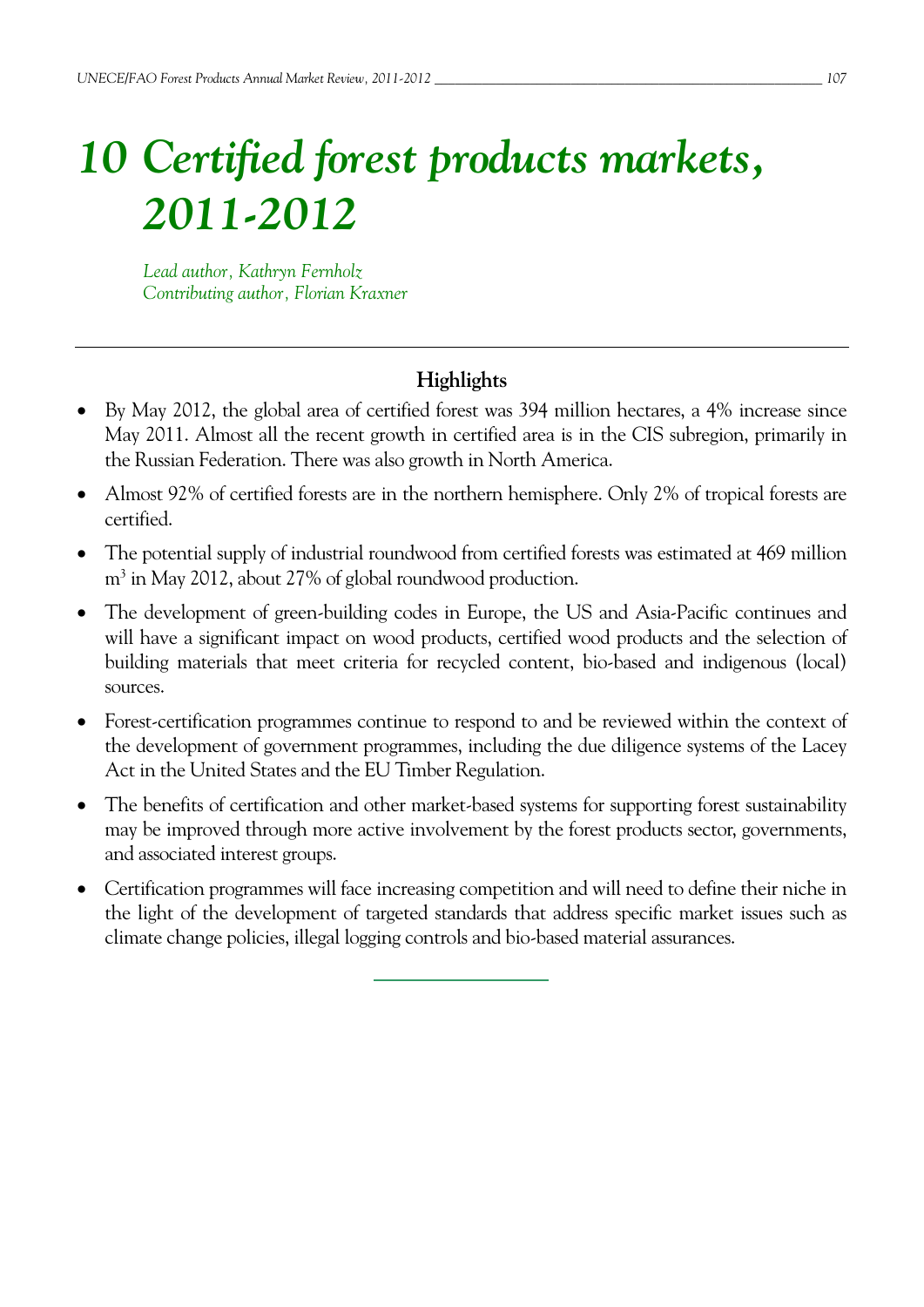## **10.1 Introduction**

This chapter reviews the market and trade in certified forest products (CFPs) and focuses on how market tools such as certification contribute to identifying and procuring sustainable wood products. It also examines policy-related aspects of certification.

CFPs carry labels demonstrating, in a manner verifiable by third-party independent bodies, that they come from forests that meet a standard of sustainable forest management (SFM). Consumers may find labels on products ranging from paper to furniture, while manufacturers can verify the source through the certification scheme's chain-of-custody (CoC) procedures.

This chapter takes account of national and international, independent third-party certification of forest management by organizations such as the American Tree Farm System (ATFS), the Canadian Standards Association (CSA), the Sustainable Forestry Initiative (SFI) and the Malaysian Timber Certification Council (MTCC). However, the graphs present data primarily for the Forest Stewardship Council (FSC), and the Programme for the Endorsement of Forest Certification (PEFC). Data for national systems that have since been endorsed by PEFC (ATFS, CSA, MTCS, SFI) have been amalgamated into the PEFC data and do not appear separately after the date of endorsement.

The authors' intent is to be impartial and objective. Certification and CFP markets are controversial within the forest sector. Their evaluation remains challenging because broadly organized data collection on CFP production and trade flows does not exist, so the overall picture has to be constructed from fragmented data. Section 4 of this chapter deals with topics such as the impact and awareness of certification, Green Building Initiatives (GBIs) and trade legislation related to certification and illegal logging. This chapter also examines one of the major objectives of certification: to provide a market-driven incentive for forest retention and responsible harvesting of forest resources.

## **10.2 Development of forest certification**

## *10.2.1 Overview*

By at least one measure, third-party forest certification will be 20 years old in 2013. The Forest Stewardship Council (FSC) was formed in Toronto, Canada, in 1993 and the first FSC certificates were issued that year. The Programme for the Endorsement of Forest Certification (PEFC) was established in 1999 by national organizations from 11 countries and recognized the first national system in 2000.

By May 2012, the global area of certified forest, endorsed by FSC and PEFC, amounted to 394 million hectares, up 4% (14.8 million hectares) since May 2011 (graph 10.2.1). There is an estimated overlap of roughly 6.5 million hectares (half of which is in Europe) due to double certification.

#### GRAPH 10.2.1

#### **Forest area certified by major certification schemes, 2005-2012**



*Notes:* Data cover all FSC- and PEFC-certified forest land together with land certified under the following large national certification systems: Malaysian Timber Certification System (MTCS), American Tree Farm System (ATFS), Sustainable Forest Initiative (SFI) and Canadian Standards Association (CSA). Data for national systems subsequently endorsed by PEFC (MTCS, ATFS, SFI, CSA) are amalgamated into the PEFC data and not shown separately after the date of endorsement. The shown statistics are not adjusted to reflect an estimated overlap of roughly 6.5 million hectares in FSC and PEFC certification.

*Sources:* Individual certification systems, Certification Canada and authors' compilation, 2012.

The world's certified forest area is approaching 10%. At present rates of growth in certified forest area, it would take another 80 years before even half the world's forests became certified (assuming no overall change in the global forest area).

The certified area already exceeds 50% of the regional forest area in some parts of the world, such as in western Europe (table 10.2.1). Canada has certified nearly threequarters of its commercial forest land and some individual States in the United States have exceeded 50% certified managed forest lands. The greatest potential now for the expansion of forest certification lies in the tropical forests, where the certified area represents about 2% of total forest land. It is also the region where forest certification is needed the most.

The proportion of global industrial roundwood supply from certified forests was estimated at 26.5% (469 million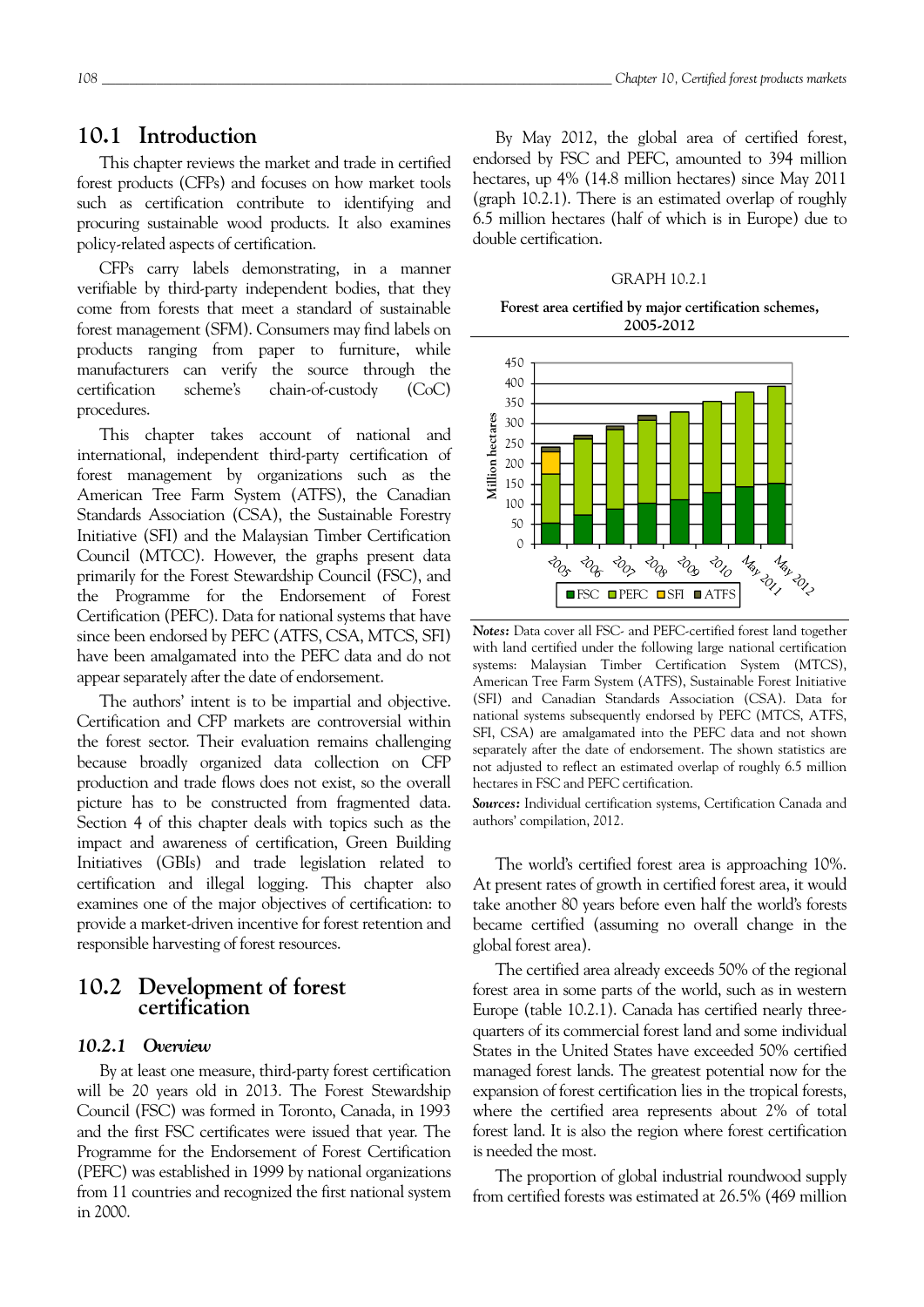m<sup>3</sup>) from May 2011 to May 2012, a slight increase from the previous 12-month period (table 10.2.1).

The FSC and PEFC programmes each saw their certified area increase by 3% between May 2011 and May 2012.

The FSC operates in 80 countries and, by May 2012, its certified forest area totalled 147.4 million hectares, compared with 143 million hectares in May 2011. Most FSC-certified forest lies in the northern hemisphere, mostly in North America, the CIS subregion and Europe.

The PEFC-certified forest area grew from 236 million hectares in May 2011, to 243 million hectares in May

2012. PEFC is the largest forest certification programme, representing slightly less than two-thirds of the globally certified forest area. The majority of PEFC-certified forest lies in North America and Europe (mainly Finland, Norway and Sweden).

Globally, the certified area is not evenly distributed. More than half (51%) is in North America, one quarter (25%) in the EU/EFTA region and 12% in other Europe and CIS countries. The remaining 13% is spread across the southern hemisphere (graph 10.2.2).

TABLE 10.2.1

| Potential global and regional supply of roundwood from certified resources, 2010-2012 |  |  |  |  |  |  |
|---------------------------------------------------------------------------------------|--|--|--|--|--|--|
|---------------------------------------------------------------------------------------|--|--|--|--|--|--|

| Region         | Total forest<br>area<br>million)<br>ha) | Certified forest area<br>(million ha) |       | Certified forest area (%) |      | Estimated industrial<br>roundwood from certified<br>forest (million $m^3$ ) |      |       | Estimated proportion of<br>total roundwood production<br>from certified forests $(\%)$ |       |      |      |      |
|----------------|-----------------------------------------|---------------------------------------|-------|---------------------------|------|-----------------------------------------------------------------------------|------|-------|----------------------------------------------------------------------------------------|-------|------|------|------|
|                |                                         | 2010                                  | 2011  | 2012                      | 2010 | 2011                                                                        | 2012 | 2010  | 2011                                                                                   | 2012  | 2010 | 2011 | 2012 |
| North America  | 614.2                                   | 199.8                                 | 201.0 | 198.0                     | 32.6 | 32.7                                                                        | 32.2 | 194.6 | 227.5                                                                                  | 224.0 | 10.9 | 12.8 | 12.7 |
| Western Europe | 168.1                                   | 85.0                                  | 85.3  | 95.4                      | 51.2 | 50.8                                                                        | 56.7 | 261.7 | 201.0                                                                                  | 224.7 | 14.6 | 11.3 | 12.7 |
| <b>CIS</b>     | 836.9                                   | 29.9                                  | 44.3  | 47.5                      | 3.6  | 5.3                                                                         | 5.7  | 5.8   | 8.5                                                                                    | 9.1   | 0.3  | 0.5  | 0.5  |
| Oceania        | 191.4                                   | 11.6                                  | 12.3  | 13.2                      | 5.6  | 6.4                                                                         | 6.9  | 2.8   | 3.5                                                                                    | 3.8   | 0.2  | 0.2  | 0.2  |
| Africa         | 674.4                                   | 7.3                                   | 7.6   | 7.3                       | 1.2  | 1.1                                                                         | 1.1  | 0.8   | 0.8                                                                                    | 0.8   | 0.0  | 0.0  | 0.0  |
| Latin America  | 955.6                                   | 14.4                                  | 16.1  | 14.7                      | 1.6  | 1.7                                                                         | 1.5  | 2.7   | 3.2                                                                                    | 2.9   | 0.1  | 0.2  | 0.2  |
| Asia           | 592.5                                   | 8.6                                   | 8.1   | 9.5                       | 1.5  | 1.4                                                                         | 1.6  | 3.4   | 2.8                                                                                    | 3.2   | 0.2  | 0.2  | 0.2  |
| World total    | 4 0 3 3 .1                              | 356.7                                 | 374.9 | 385.5                     | 9.0  | 9.3                                                                         | 9.6  | 471.8 | 447.3                                                                                  | 468.6 | 26.4 | 25.3 | 26.5 |

*Notes:* The reference for forest area (excluding "other wooded land") and estimations for the industrial roundwood production from certified forests are based on FAO's State of the World's Forests 2007 and Global Forest Resource Assessment 2010 data. The annual roundwood production from "forests available for wood supply" is multiplied by the percentage of the regions' certified forest area (i.e. it is assumed that the removals of industrial roundwood from each ha of certified forests are the same as the average for all forest available for wood supply). However, not all certified roundwood is sold with a label. 2012 covers May 2011 - May 2012, and 2010 and 2011 are also from May to May. "World" is not a simple total of the regions. The double certification has been taken into account.

*Sources:* Individual certification systems, Forest Certification Watch, the Canadian Sustainable Forestry Certification Coalition, 2010; FAO, 2007 and 2010 and authors' compilation. Information valid at May 2012.



 *Source:* UNECE/FAO, 2011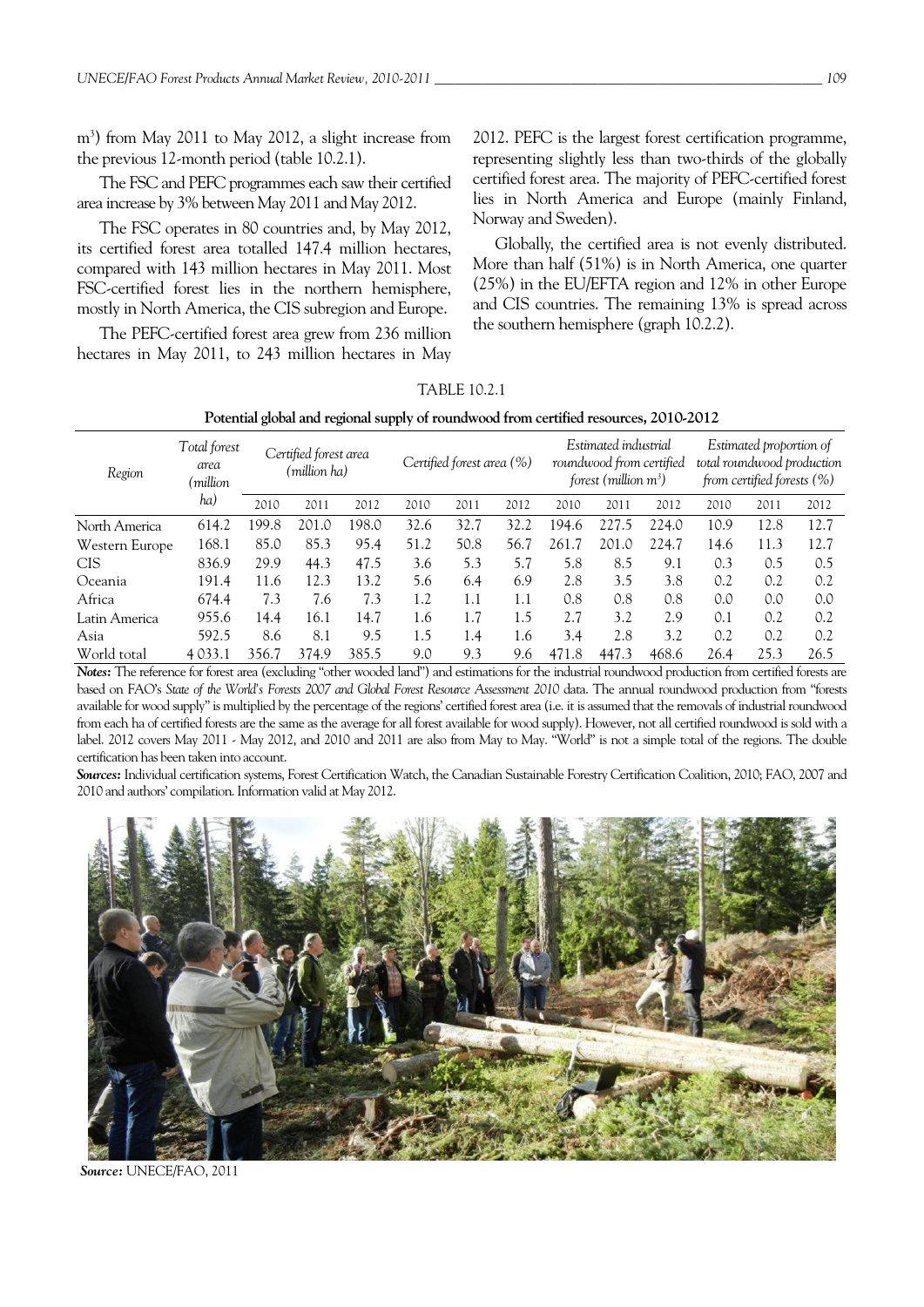## GRAPH 10.2.2

**Relative shares of total global certified forest area by world region, 2012** 



*Note:* Overlaps due to double certifications are considered in this graph.

*Sources:* Individual certification systems, country correspondents, Forest Certification Watch, Certification Canada, authors' compilation, 2012.

The ranking of the five countries in the UNECE region with the largest certified forest areas has changed only slightly in recent years. Since 2004, North America has had the largest area of certified forest: Canada has 151.7 million hectares and the United States 49.2 million hectares (graph 10.2.3).

The Russian Federation ranks third within the UNECE region and, in the world, with a certified area that has increased from 29.7 million hectares in May 2011 to 30.5 million hectares in May 2012, an increase of just less than 5%. This area is entirely certified by FSC. The 180,000 hectares certified by PEFC in 2010 are no longer reported in the Russian statistics.

With less than 6% of its vast forest area currently certified, the CIS subregion has high potential for future growth in certification.

Sweden has overtaken Finland to rank fourth in the world. It has the largest absolute area of certified forest of any country in western Europe, with 21 million hectares of its 28.2 million hectares of forest certified. The certified area is growing very quickly, and has increased by 11% on average over each of the past three years.

**Five countries' certified forest area, within the UNECE region, 2010-2012** 

GRAPH 10.2.3



*Notes:* Bars for each country represent years from 2010 to 2012. The shown statistics do not consider overlap from double certification. Information valid as of May 2012.

*Sources:* Individual certification systems, country correspondents, Forest Certification Watch, Canadian Sustainable Forestry, Certification Coalition, authors' compilation, 2012.

#### *10.2.2 Europe subregion*

Between May 2011 and May 2012, the area of certified forest in the EU increased by 11%, from 85.3 million hectares to 95.3 million hectares. In other European countries (excluding the Russian Federation), it increased by 16%, from 14.6 million hectares to 17 million hectares. In both cases, this is a similar growth rate to that of the year before. The share of the EU/EFTA region in total globally certified forest area reached exactly one quarter. For the other European countries (excluding the Russian Federation), the share was 4.4%.

In the EU/EFTA region, Sweden is the country with the largest certified area (21 million hectares) (graph 10.2.3), showing stagnation in FSC certification since the last period (May 2011) and a relatively strong increase of PEFC certification of about 35% over the last year. This trend may also increase overlap due to double certification, which had reached an estimated 1.5 million hectares by May 2012.

Finland, where 95% of forests are certified by PEFC, has the second largest certified forest area in the EU/EFTA region at 20 million hectares (Forest.fi, 2012). There has been a modest increase in the area certified, which may be as little as 100,000 hectares, given that new estimates suggest an overlap of 900,000 hectares due to double certification. Belarus, Bosnia and Herzegovina, Serbia and Ukraine lead the ranking within the other European countries.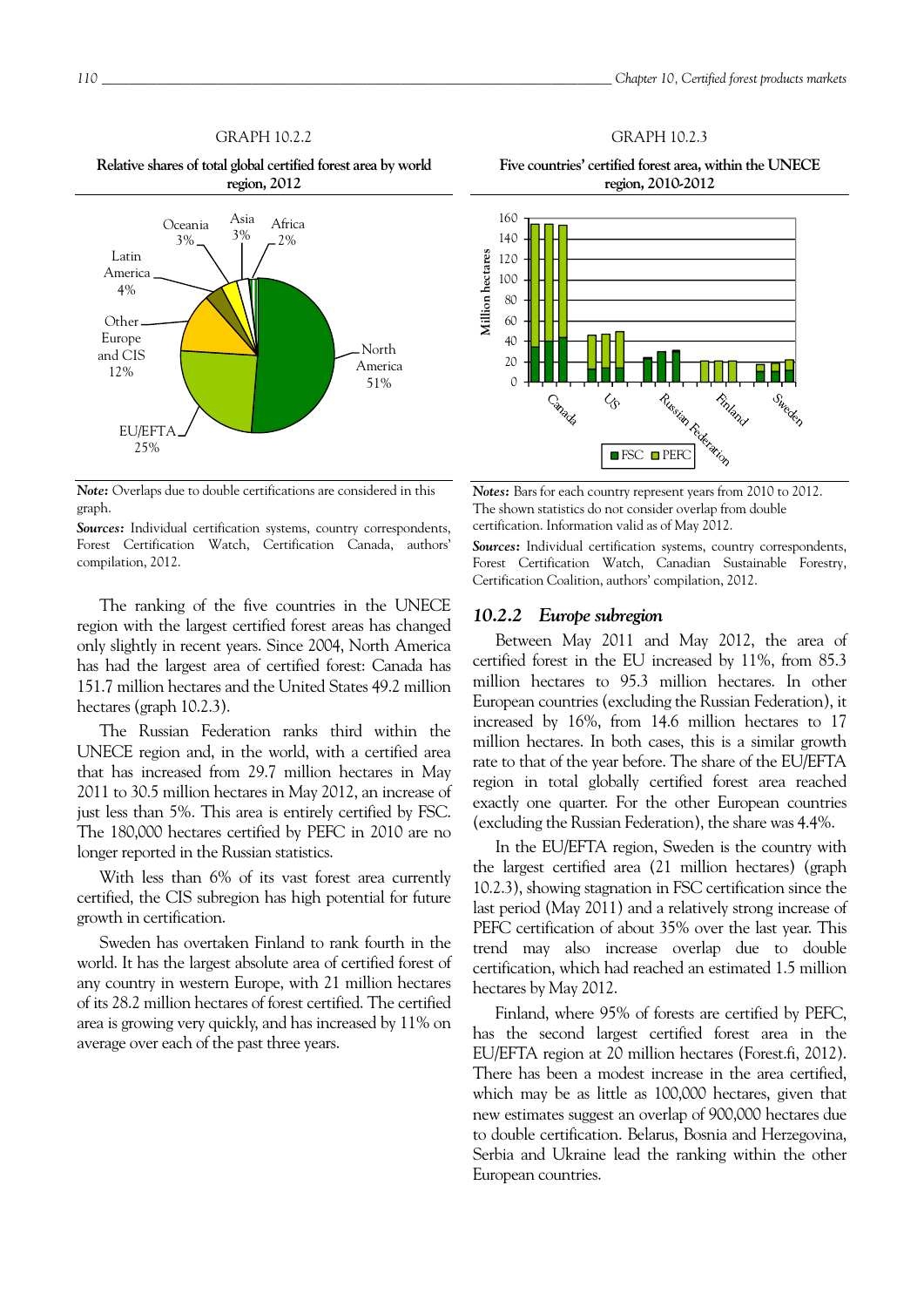## *10.2.3 CIS subregion*

Only 30.5 million hectares of forest in the Russian Federation (less than 6%) had been certified by May 2012. Currently, the only third-party certified forest management programme operating in that country is the FSC scheme. The Russian Federation represents the second largest area (after Canada) certified in one country by FSC (FSC Russia, 2012). It renewed its membership of PEFC in June 2011 and the first certificate for forest management should have been issued in December 2011 but does not appear yet in the official statistics (PEFC Russia, 2012; Russia Forest News, 2012).

The Belarusian national system of forest certification, which has been approved by PEFC, shows almost the entire forest area (8 million out of 8.6 million hectares) certified by PEFC. FSC certified 3.2 million hectares or about 30% of the forest area, suggesting much overlap due to double certification.

FSC has certified 1.37 million hectares or 14% of Ukraine's forest. This is a positive development for the market, given that Ukraine exports about 40% of its harvested wood (some \$1.8 billion in 2010), with a little over half of this exported to the EU.

A regional FSC forest certification workshop in Batumi, Georgia, in May 2012 included representatives of Azerbaijan, Armenia, Georgia, the Russian Federation, Turkey and Ukraine. One outcome of this meeting was the organization of an initiative group to involve the Caucasian region in the FSC process. In most countries of the Caucasus, forest certification is non-existent (EU Neighbourhood Info Centre, 2012).

### *10.2.4 North America subregion*

The rate of growth in forest certification in North America seems to have peaked. Most commercial forests in Canada have already been certified (72%) by at least one third-party standard, i.e. 151.7 million hectares of Canada's 210 million hectares of forest (allowing for an estimated 1.75 million hectares overlap due to double certification). Engaging the remaining forests in a certification programme is increasingly difficult as they are predominantly small forest holdings. More costeffective certification methods and improved technicalassistance programmes may be needed to engage these ownerships in third-party certification.

One of the most significant areas of North American forest that is not certified is the 78 million hectares of land managed by the US Forest Service. To date, this federal agency has decided not to seek certification of the forests it manages. Within these federal forests, there is more standing softwood timber volume than the combined total for private industrial and non-industrial forest land and yet, the National Forests supply only about 2% of US wood raw material. Management of the National Forests focuses on environmental principles and stakeholder concerns. These factors, together with the complexities of integrating certification procedures with the already complex process of federally mandated regulations and public opinion, contribute to the lack of a clear mandate to utilize an independent certification scheme for the National Forests. Additional barriers include a current FSC-US policy that defines unique thresholds that US federal lands must meet before they can be considered for FSC certification.

The FSC's US-National Initiative announced a review of their policy on federal land certification, providing recommendations in early 2012 that could result in a new impetus for certifying National Forests. Other than federal forests, most remaining non-certified ownerships in the US, are in small forest holdings.

## *10.2.5 Other regions*

Outside the UNECE region, the ranking of certified area has not changed during the past three years among the top three countries – Australia (with 11.1 million hectares), Brazil (7.8 million hectares) and Malaysia (5.1 million hectares) (graph 10.2.4).

PEFC dominates in Australia, with 91% of the certified forest area; whereas in Brazil 84% of the certified forest area is under the FSC scheme.

Both Australia and Brazil have shown almost no increase in certified area in recent years. Malaysia showed an increase of some 5% or 0.3 million hectares – mainly due to first-time FSC certification. However, 90% of the country's certified area is by MTCS, which was fully endorsed by the umbrella of PEFC two years ago and the recent FSC certification overlaps these already certified areas.



*Source:* UNECE/FAO, 2010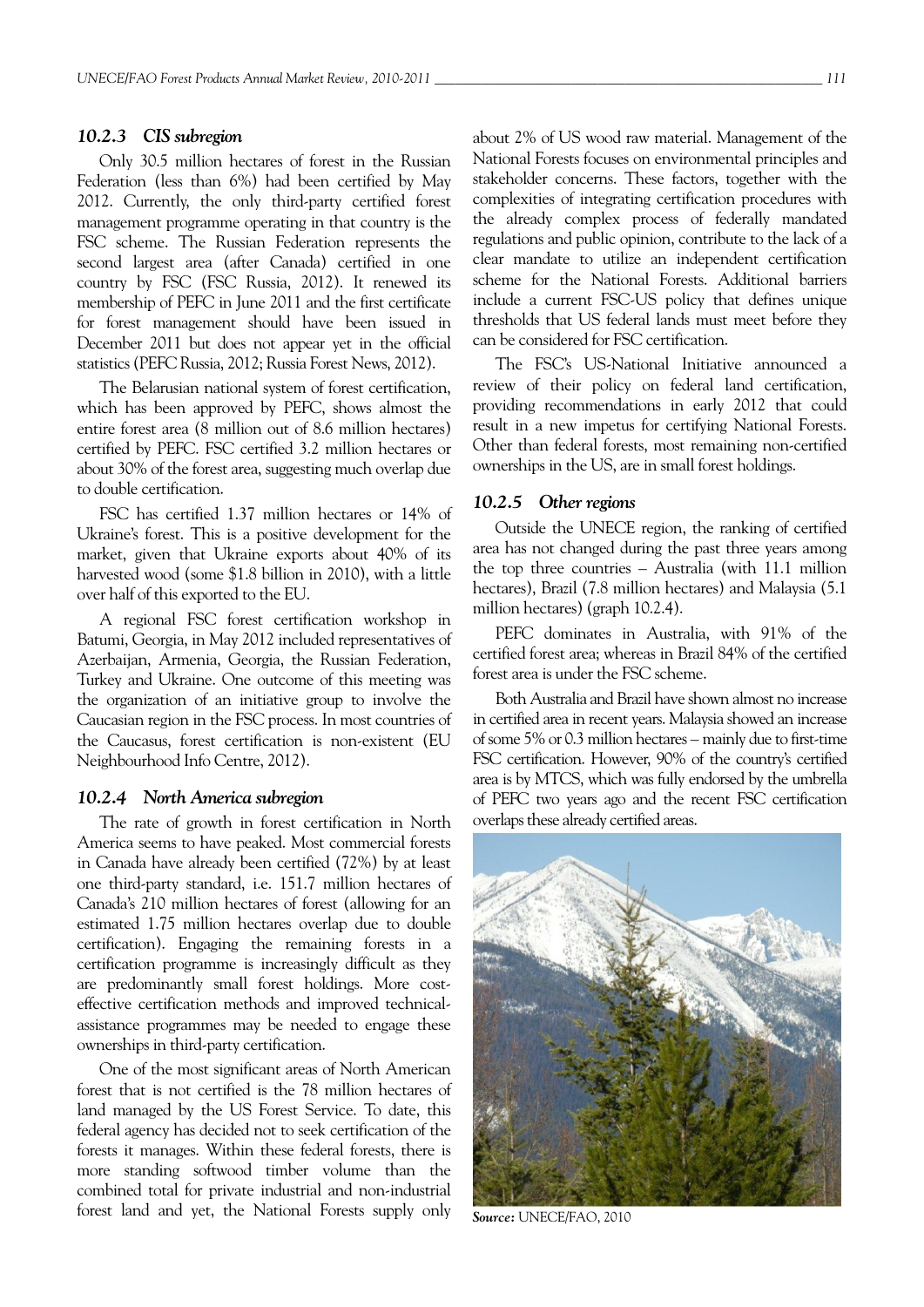## GRAPH 10.2.4

**Certified forest area in six countries outside the UNECE region, 2010-2012** 



*Notes:* Bars for each country represent years from 2010 to 2012. The graph contains some overlap from double certification. Information valid as of May 2012.

*Sources:* Individual certification systems, country correspondents, Forest Certification Watch, Canadian Sustainable Forestry Certification Coalition and authors' compilation, 2012.

The most notable change in certified forest area outside the UNECE region from May 2011 to May 2012 occurred within the countries ranked behind the top three. China has recorded a consistent rate of increase in the order of 30% in each of the past three years. It now ranks fourth, with a certified forest area of 2.7 million hectares. After China comes the Congo, the only African country in the displayed ranking, with 2.5 million hectares of certified forest. However, the certified area in the Congo decreased approximately 10% over the past year. In African, South American and Asian countries higher fluctuations seem to be relatively frequent. This usually takes place after an audit when the certified forest does not meet the requirements of the certificate, and thus loses the certificate. Chile dropped from fourth to sixth place, as its certified area stagnated at 2.4 million hectares.

## **10.3 Growth of chain-of-custody certification**

The growth of chain-of-custody (CoC) certification has slowed to 12% between May 2011 and May 2012 from earlier recorded rates of increase of over 20%. Between May 2011 and May 2012, the total of PEFC and FSC CoC certificates issued worldwide increased to 31,924 (graph 10.3.1).

The US has issued 4,040 certificates, followed by the UK (3,465), Germany (3,059), France (2,758), and Italy (1,778).



GRAPH 10.3.1 **Chain-of-custody certified trends worldwide, 2006-2012** 

*Notes:* The numbers denote CoC certificates irrespective of the size of the individual companies or of volume of production or trade. Information valid as of May 2012. *Sources:* FSC and PEFC, 2012.

While FSC issues the majority of CoC certificates in North America, PEFC tends to be more dominant in the leading European countries (graph 10.3.2).

#### GRAPH 10.3.2

**Chain-of-custody certificates in five countries within the UNECE region, 2010-2012** 



*Notes:* Bars for each country represent years from 2010 to 2012. The numbers denote CoC certificates irrespective of the size of the individual companies as of May 2012.

*Sources:* FSC, PEFC and authors' compilation, 2012.

Outside the UNECE region, FSC is by far the major issuer of CoC certificates (graph 10.3.3). Latest trends show that PEFC has increased the number of CoCs issued by roughly 70% in the past two years, starting from a low base.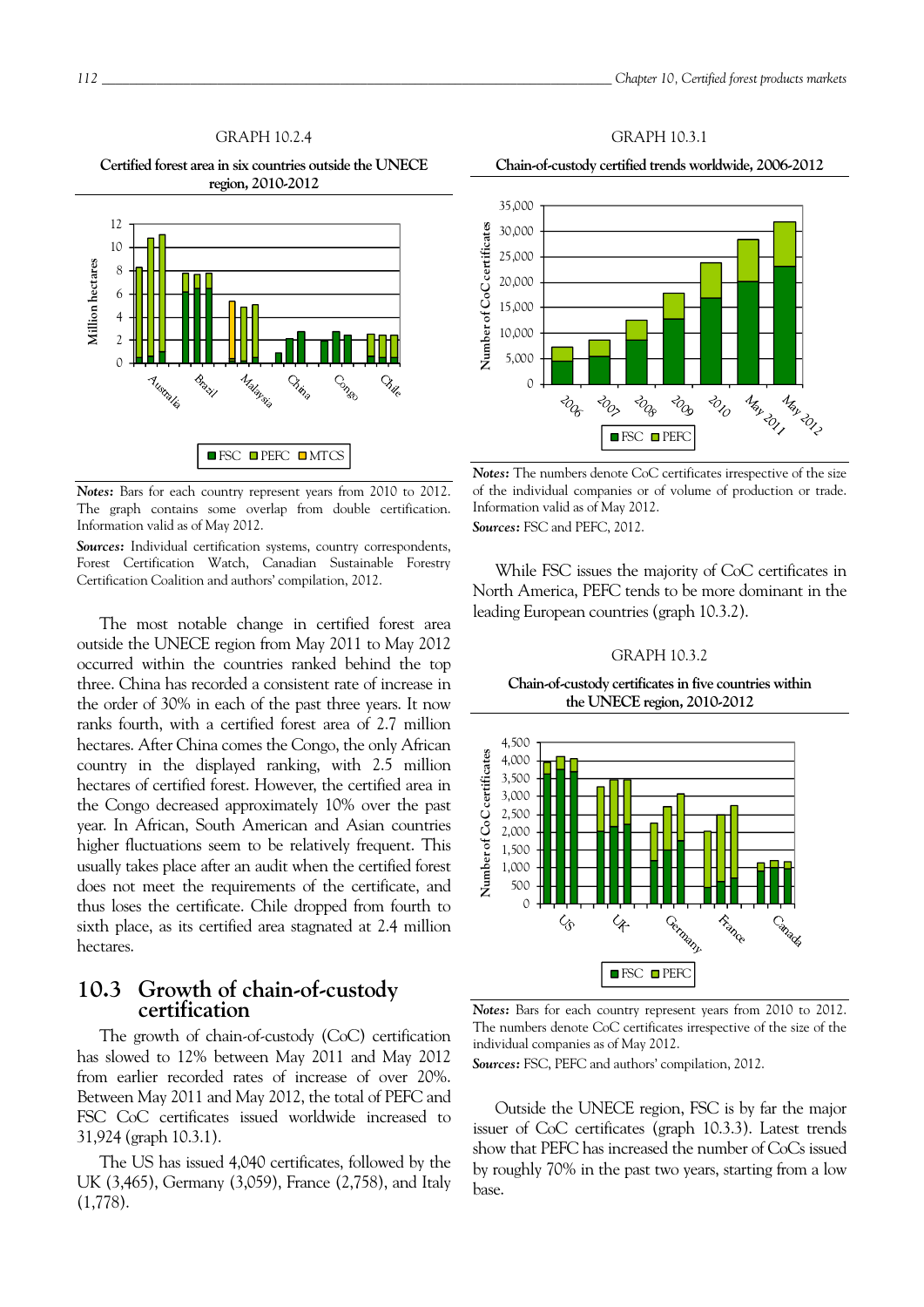China is the leading country in terms of CoC certificates issued in 2012, with 2,160. Growth in the number of certificates in China has continued at a very fast pace from 2008 to 2010.

#### GRAPH 10.3.3

**Chain-of-custody certificates in five countries outside the UNECE region, 2010-2012** 



*Notes:* Bars for each country represent years from 2010 to 2012. The numbers denote CoC certificates irrespective of the size of the individual companies as of May 2012.

*Sources:* FSC, PEFC and authors' compilation, 2012.

## **10.4 Key forest certification issues**

## *10.4.1 Mutual recognition between certification schemes*

For more than a decade, there has been discussion about possible mutual recognition as a method for reducing barriers and inefficiencies in forest certification. Even though competition between certification programmes has led to some innovations and improvements, it also creates additional costs for land managers and companies that find it necessary to be certified under multiple programmes to meet customers' interests. The competing programmes and marketing campaigns can also create confusion in the marketplace.

It seems clear from the different structures and policies of the two principal programmes, FSC and PEFC, that mutual recognition is unlikely. In the light of the lack of readiness of the programmes themselves to explore harmonization as a method of reducing confusion and improving efficiencies, there is a real prospect of other organizations taking on the responsibility of clarifying the role of certified products in the marketplace. By recommending (or requiring) procurement policies that include certification, green-building advocates and regional and federal governments are playing the role of

evaluating standards and their equivalency or adequacy in meeting baseline expectations. The criteria for evaluation include legality ability and/or the suitability of certification schemes for meeting environmental purchasing goals or green-building codes. This involvement of government organizations and other stakeholders may lead to insights and innovations in approaches to accountability and traceability.

## *10.4.2 Costs of certification*

The costs of certification vary greatly, with research suggesting that the direct costs of a certification assessment may vary from \$2 to \$60 per hectare (Hansen, 1998). A later study found the cost of assessment to range from \$1.33 to \$22.93 per hectare (Cubbage et al., 2003). Using the extreme estimates, it is likely that some amount between \$499 million and \$22.5 billion has been spent on the direct costs of certification assessments to achieve the currently certified forest area. Using the average of \$21.56 provides an estimated cost of \$8.5 billion. The true total costs are actually much higher because some certified lands have had multiple five-year re-assessments and these figures do not include either the costs of annual audits or any increase in operating expenses. To put this into perspective, in 2011, EU imports of roundwood and sawnwood had a total value of approximately \$16 billion.

Annual audit costs are in addition to the direct cost of a full assessment and may vary between \$0.10 per hectare for large parcels to \$40 per hectare for smaller areas (Hansen, 1998). Based on these estimates, the direct cost of maintaining the certification of currently certified forest is between \$37.5 million and \$1.5 billion per year.

These wide-ranging estimates reflect the lack of available information about the actual costs associated with certification. The estimates also only address the direct costs of assessments and audits. They do not include the operating costs for the certification programmes or the indirect costs associated with management changes and actions required to comply with the certification standard. Neither do they include lost revenue due to changes in harvesting practices to address certification standards. One study estimates an average revenue loss of \$3.05 per hectare due to these implementation costs (Brown and Zhang, 2005).

The chain-of-custody (CoC) system itself adds cost to the marketplace, with anecdotal evidence suggesting that CoC assessments appear to start at roughly \$3,500 per certificate in North America, with annual audits costing around \$1,800. Thus, the overall cost of chain-of-custody certification for a company would appear to be at least \$10,700 per five-year period (one year of the assessment costs and four years of annual audit costs). Research in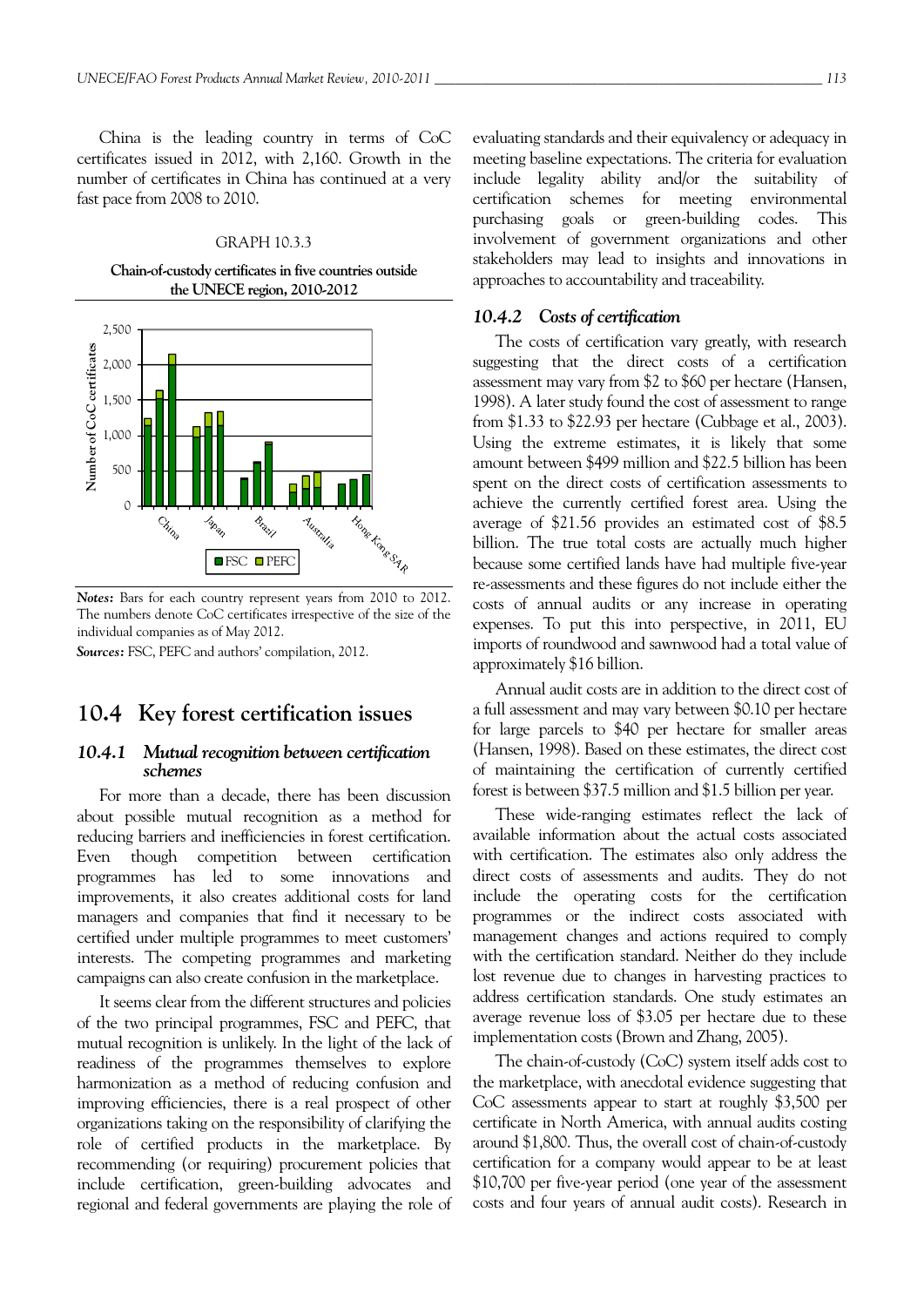North and South America found that forest management certification costs do not vary greatly between systems or countries (Moore, 2012). If the same cost relationships hold for CoC, the global five-year costs for the current number of certificates are approximately \$300 million, equivalent to \$60 million annually.

## *10.4.3 Green building and certification*

Green building continues to move from voluntary programmes to integration into formal building codes. In March 2012, the International Green Construction Code (IgCC) was released. The code addresses all forms of commercial construction and also influences residential construction. It has already been adopted by several States and cities in the US and offers flexibility that should aid rapid uptake. The IgCC was developed by the International Code Council (ICC), along with many stakeholders. The ICC is a non-profit organization dedicated to developing uniform and comprehensive building codes for US territories. These building codes have been adopted by many government jurisdictions.

The materials and resource section of the code could potentially have a significant impact on wood and other building materials, with the emphasis on using materials that are recyclable or reusable and bio-based. The code encourages the use of certified wood products and recognizes all the major certification programmes. It also recognizes the desirability of using locally sourced materials, defining local as within 500 miles when road transport is used or up to 2,000 miles when rail or water is used. Its energy requirements could affect wood products, including incentives for on-site generation of renewable energy or purchasing agreements; and biomass energy could be utilized to meet these requirements.

The overall impact of the IgCC could include significant growth in green building, more consistency in green-building definitions and increased pressure for improved recycling and other changes in building material manufacturing.

Voluntary programmes are still the main driver behind green building. In 2005, the EU initiated the European Green Building Programme, which is strictly a voluntary programme designed to advance environment-friendly construction. When comparing new certified buildings in Europe from 2012 to 2011, the number of certified buildings has increased roughly by 20%. (RICS, 2012) Even though the figure for certified construction is promising, the share of certified buildings is small compared to total construction. There are no statistics measuring the share of certified buildings in total construction and research on green certified buildings has revealed that wood is often just a small component of the building materials used. This does not mean that

voluntary green building is not having an effect on the use of certified forest products. Two very recent high profile examples of green building are the new Olympic structures for the 2010 Vancouver winter games, which were built with Green building standards and extensive use of wood, and the London 2012 Olympic Games. The London games also used certified green buildings and have taken the additional step of using two different certificates (PEFC and FSC), and by this commitment the games are the first of their kind, showcasing wood that is 100% certified (Sustainable Timber Action, 2012).

While the direct contribution of voluntary green building certification towards consumption of certified forest products is small, the indirect contribution of displaying the use of certified wood in such high profile green building projects, such as those for the Vancouver and London games, helps to raise the profile of certified forest products.

## *10.4.4 Impact of trade legislation on certification*

Measures introduced to control illegal wood might be expected to help boost interest in certification, since certification is generally regarded as a pathway for addressing legality requirements. The knowledge and experience gained by certification organizations over the past 20 years may also help in developing and implementing systems to ensure legality.

In May 2012, the Due Care Standard for the Lacey Act addressing illegally logged wood was approved in the United States. This standard provides pathways for meeting the mandate of the Lacey Act using FSC, PEFC or an alternative approach developed by the American Hardwood Export Council for their members. The EU Timber Regulation also has a due diligence system that recognizes the FSC and PEFC programmes.

## *10.4.5 Contribution of certification to the production of sustainable forest products*

Certified wood has become synonymous with sustainable wood. However, to combat illegal logging, and despite the certification programmes, governments have had to draw up additional regulations, including tracking and enforcement measures. Prevention of deforestation in the tropics was among the main reasons for introducing forest certification but this is the area where the least progress has been made.

After 20 years, still only roughly 2% of tropical forest has been certified and, during that same period, more than 290 million hectares have been destroyed and converted to non-forest uses (FAO, 2010). The certification programmes have also not been able to provide standards that adequately address emerging issues such as climate change and biofuels. Additional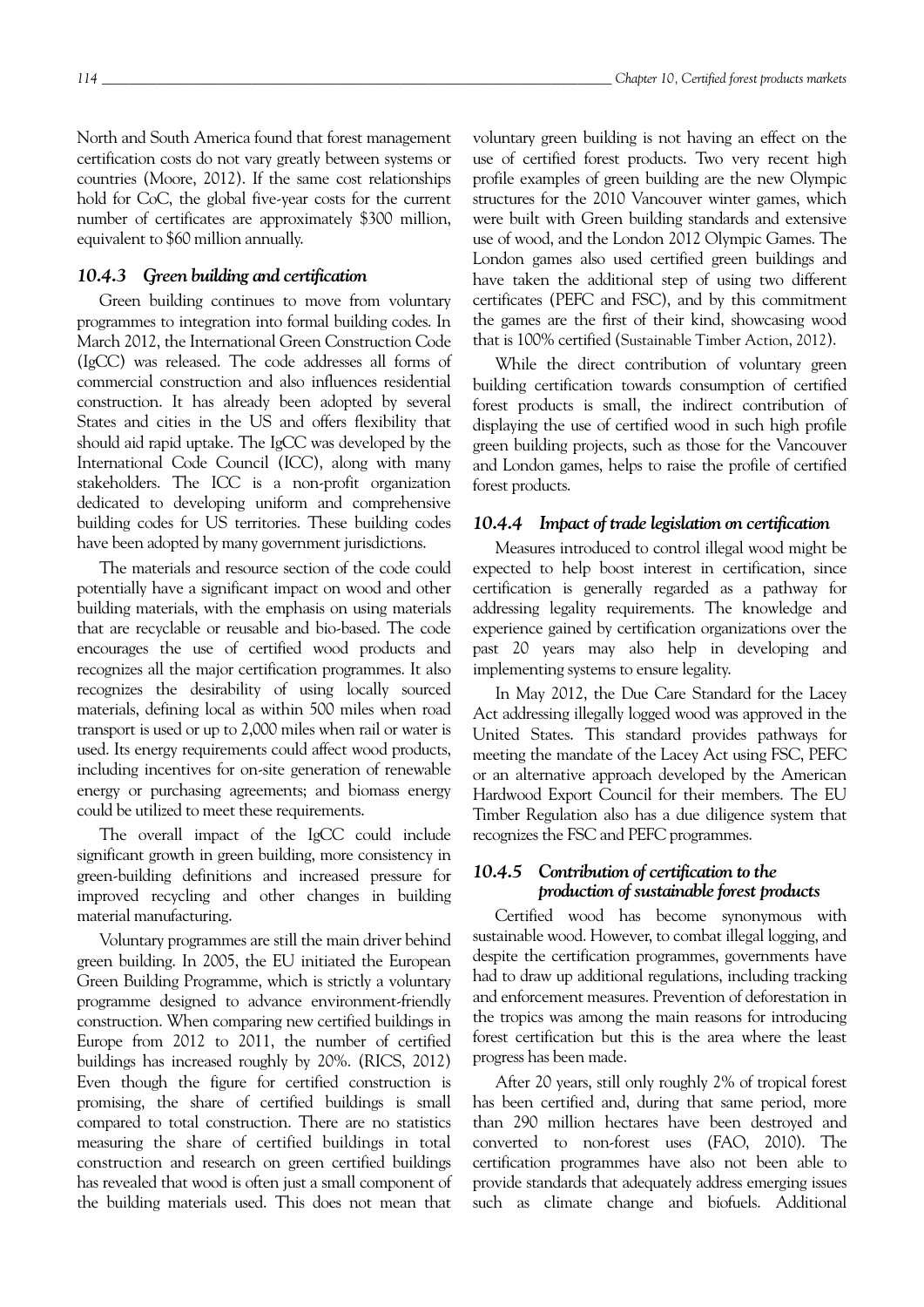enforcement and standard-setting measures have been needed.

Certification cannot address all forestry concerns and it is likely that government regulations and other measures will continue to be necessary to address highrisk situations. While recognizing the limits of voluntary certification and the role of government policy, making progress on the production of sustainable forest products will require a better integration of these roles if tropical deforestation is to be prevented.

In terms of sustainable forest products, recent research has shown that there are areas of need and opportunity that may provide significant environmental benefits but that are neither well researched nor addressed in voluntary or regulatory programmes. Following a review of 208 published studies on forest operations efficiency and environmental improvements, researchers identified great potential for improved biomass harvesting and transport logistics (Lang and Mendell, 2012).

Improvements in biomass harvesting could bring about significant cost savings, which could reduce fuel costs and make wildfire prevention efforts more affordable. It could also provide environmental and wildlife habitat benefits, as well as social and economic services. Adopting different raw material hauling systems to reduce fuel consumption and the distances covered could reduce costs as well as carbon emissions.

While certification programmes provide a detailed and comprehensive structure for evaluating the full spectrum of forest management, it is difficult for them to focus on few key indicators of sustainability.

Key indicators, including legality, responsible bioenergy and fuel efficiency are examples of areas where government standards may provide better tools for ensuring sustainability. The benefits of certification and other market-based systems for supporting forest sustainability may be improved through more active involvement of the forest products sector, governments, and associated interest groups.

Forest certification and the production of sustainable forest products will continue to be influenced by the development of government programmes, including the Lacey Act in the United States and the EU Timber Regulation. Voluntary labelling programmes are also emerging, such as the United States Department of Agriculture (USDA) BioPreferred® Program for certified bio-based products. The auditing of the products for that programme began in March 2012, and wood-based products included in the BioPreferred® Catalog include thermally-modified wood building materials, composite panels with recycled and recovered wood fibres, and textiles made with a blend of fibres. We may expect significant impacts on the forest sector and the production of sustainable forest products as such programmes continue to develop.

## *10.4.6 Impact of competition between certification schemes*

The various certification schemes continue to compete. The situation in the United States between FSC and SFI is a good example of the pros and cons of such competition. On the one hand, this competition has been constructive in motivating each scheme to make strategic improvements in their structures. Over the years, SFI has established independent governance, a chain-ofcustody standard and international recognition through PEFC. Recently, FSC in the US moved from nine regional standards to a single national standard.

On the other hand, this competition can have drawbacks. It could be perceived to have only diverted attention and resources to addressing programmatic and bureaucratic interests, with limited benefit to the overall programmes. The result has been missed opportunities to increase engagement in sustainable forestry. There is a clear cost to spending time and money on competitive activities.

An additional cost arises from confusion and frustration about forest certification in several segments of the marketplace. Certificate holders, including forest managers, as well as chain-of-custody firms, can be confused and frustrated by frequent changes in policies and standards. And consumers of wood products are also confused by unclear differentiation between varying systems and the lack of information to determine a responsible choice when it comes to buying wood products. It is possible that the forest certification programmes have paid too much attention to each other and too little to promoting sustainable forestry and sustainable forest products.

As forest certification enters the next 20 years of activity, it will face renewed pressure to meet the interests of the marketplace and clarify the benefits of its programmes and services. Certification programmes are likely to face increased competition from new approaches and will be challenged to define their niche as more targeted standards are developed that address specific market issues such as climate change policies, illegal logging controls, and bio-based material assurances.